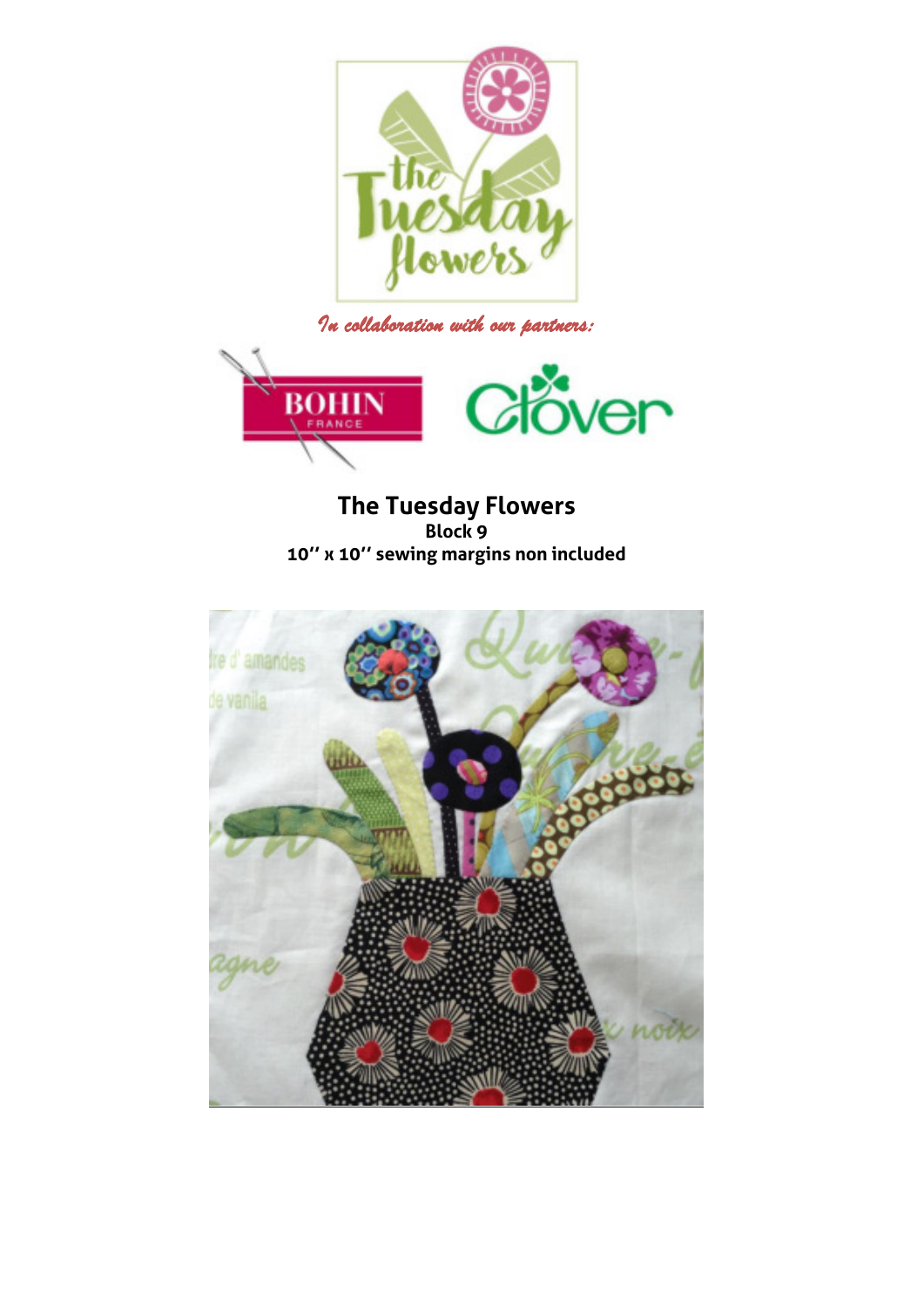## **General points:**

The measures given for the cutting of the background include the ¼'' sewing margins, rounded up to 1/2" for both.

The appliqués are made with the traditional method. Add your favorite sewing margin around the templates.

*The measures on the plans are without the stitches.* 

## **The cutting:**

- **With a background fabric:**
- **1 square A of 10 ½'' side**
- **With 5 fabrics chosen for the leaves and the steams: 5 leaves (n° 1.2.3.5.6), 2 to 3 bias of 7 /16'' x 6'' to 8'' (measures of the bias non folded) which will make the steams n° 4.7.8** 
	- **With the fabrics for the flowers and their center:**
- **3 pieces n°9.10.11**
- **3 pieces n°12.13.14** 
	- **With the fabric for the vase:**

**One piece n°15** 

**6 mm large CLOVER fusible bias tape maker ref: 4011 and the 5 mm interlining ribbon ref: 4041 CLOVER mini ion 8003EU BOHIN temporary glue pen ref 65504 BOHIN transfer sheet + BOHIN felt tip ref: 62593 BOHIN appliqué needles n°11** 

## **Realisation:**

Pattern 1: On the front of the square A, by transparence or with the BOHIN transfer sheet and its felt tip, report the pattern to applique in the middle.



Sch<sub>1</sub>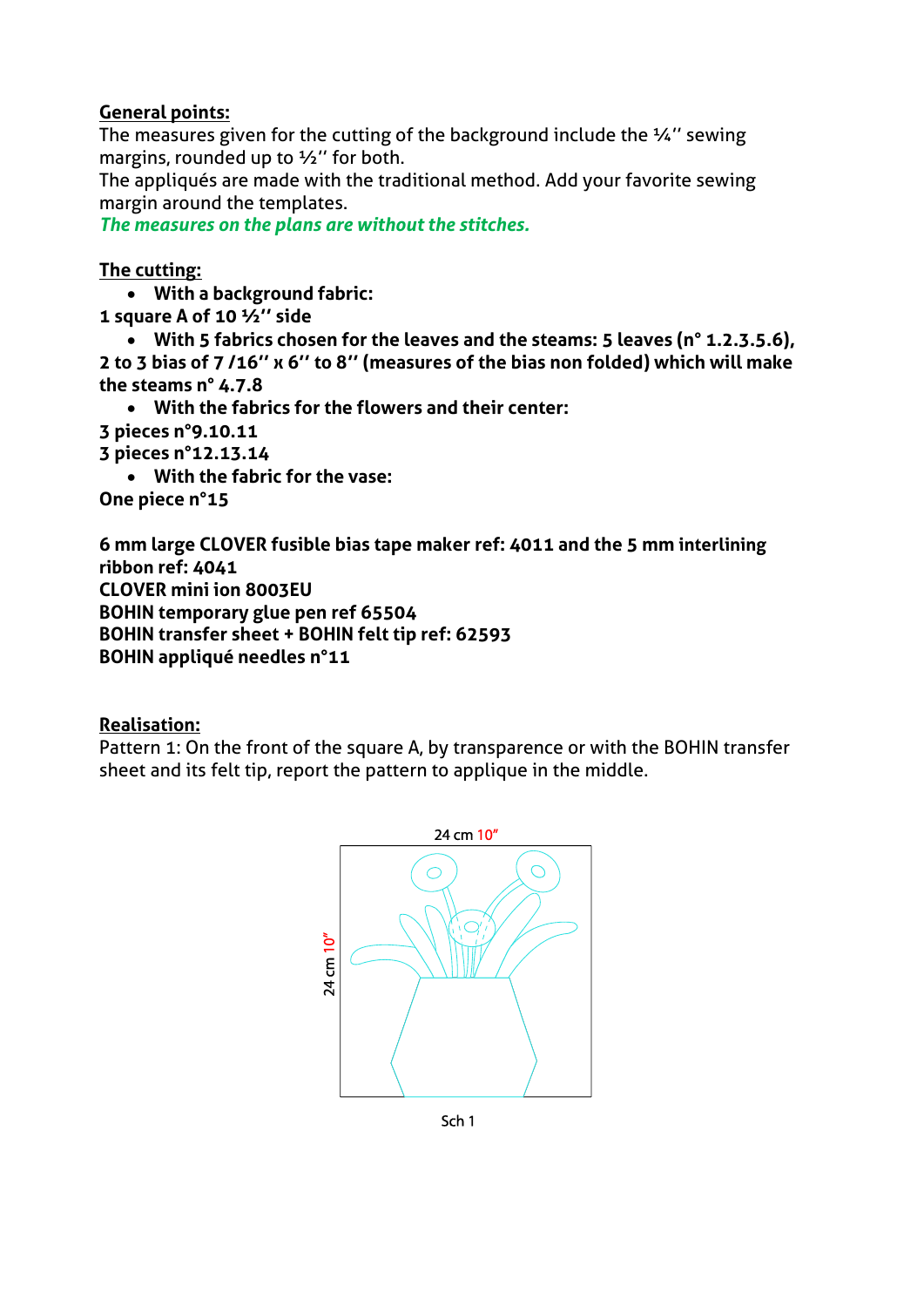Pattern 2: With the BOHIN appliqué needle n°11, applique the leaves 1.2.3.6 with the traditional method.



Sch<sub>2</sub>

Pattern 3: Make the 3 stems (n° 4.7.8) with the 6 mm large CLOVER fusible bias tape maker ref: 4011 and the 5 mm interlining ribbon ref: 4041.

Put them in place. The use of the CLOVER mini ion will avoid having to use pins. Applique them with a thread which matches the fabric. Cut off the excess on the stems. Applique the rest of the leaves, the flowers and their center. Finish with the vase; the sewing margin of its base will stay flat so that it is included in the assembly stitches later on.